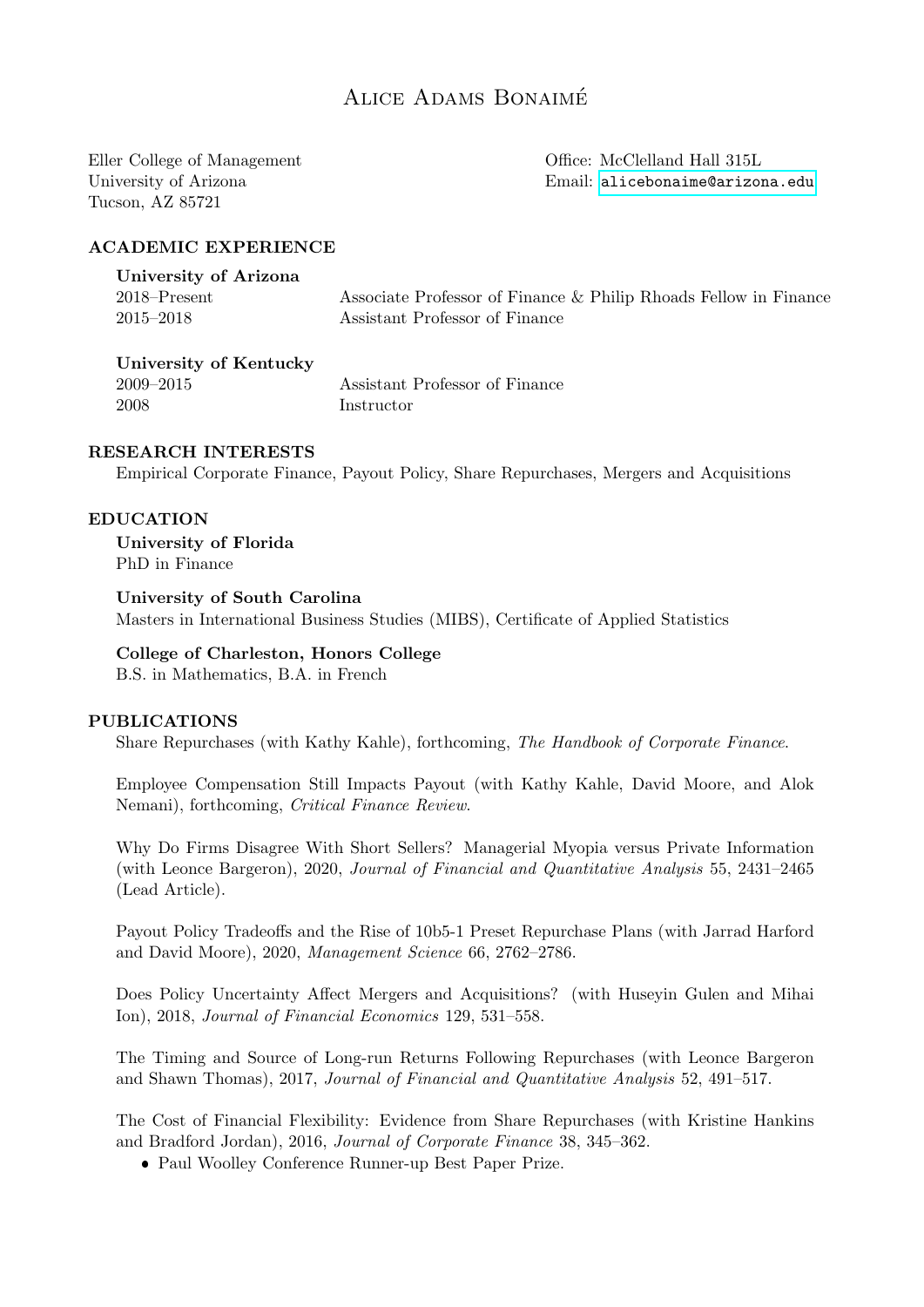Mandatory Disclosure and Firm Behavior: Evidence from Share Repurchases, 2015, The Accounting Review 90, 1333–1362.

Financial Flexibility, Risk Management, and Payout Policy (with Kristine Hankins and Jarrad Harford), 2014, Review of Financial Studies 27, 1047–1101.

Capital Structure, Equity Mispricing, and the Gains to Stock Repurchases (with Ozde Öztekin and Richard Warr), 2014, Journal of Corporate Finance 26, 182–200.

Insider Trading and Share Repurchases: Do Insiders and Firms Trade in the Same Direction? (with Michael D. Ryngaert), 2013, Journal of Corporate Finance 22, 35–53.

Repurchases, Reputation and Returns, 2012, Journal of Financial and Quantitative Analysis 47, 469–491.

## WORKING PAPERS AND WORKS IN PROGRESS

Mergers, Product Prices, and Innovation: Evidence from the Pharmaceutical Industry (with Emma Wang)

- Presented at the American Finance Association, HEC Paris, IAE Lille, INSEAD, the University of Arizona, the University of Bristol, the University of Exeter, the University of Manchester, and Virginia Tech
- Center for Management Innovations in Healthcare Grant Recipient

Voluntary Disclosures Regarding Open Market Repurchase Programs (with Leonce Bargeron, William Docimo, Mei Feng, and Shawn Thomas)

 Presented at the American Finance Association, the American Accounting Association, Fordham University, Southern Methodist University, the University of Kentucky, and the University of Pittsburgh

How Does Capital Structure Impact Product Prices? Evidence from the Airline Industry (with Jin Xu)

 Presented at Middle Tennessee State University, Peking University HSBC Business School (PHBS), Rotterdam School of Management of Erasmus University Corporate Finance Day Conference, the University of Arizona, the University of Manchester, the University of Wisconsin-Milwaukee, and Virginia Tech.

## EXTERNAL SERVICE

#### Recent Referee Activity

Journal of Corporate Finance (Associate Editor, 2021–present), Journal of Finance, Journal of Financial and Quantitative Analysis, Journal of Financial Economics, Management Science, National Science Foundation/National Bureau of Economic Research, Review of Corporate Finance Studies, Review of Finance, Review of Financial Studies, The Accounting Review

#### Recent Conference Program Committees

Financial Management Association, Financial Research Network (FIRN), Midwest Finance Association, Northern Finance Association, SFS Cavalcade

#### TEACHING

#### University of Arizona

Advanced Corporate Finance (MBA/MSF), Corporate Financial Problems

#### University of Kentucky

Financial Modeling, Investment Analysis, International Finance, Doctoral Investments Seminar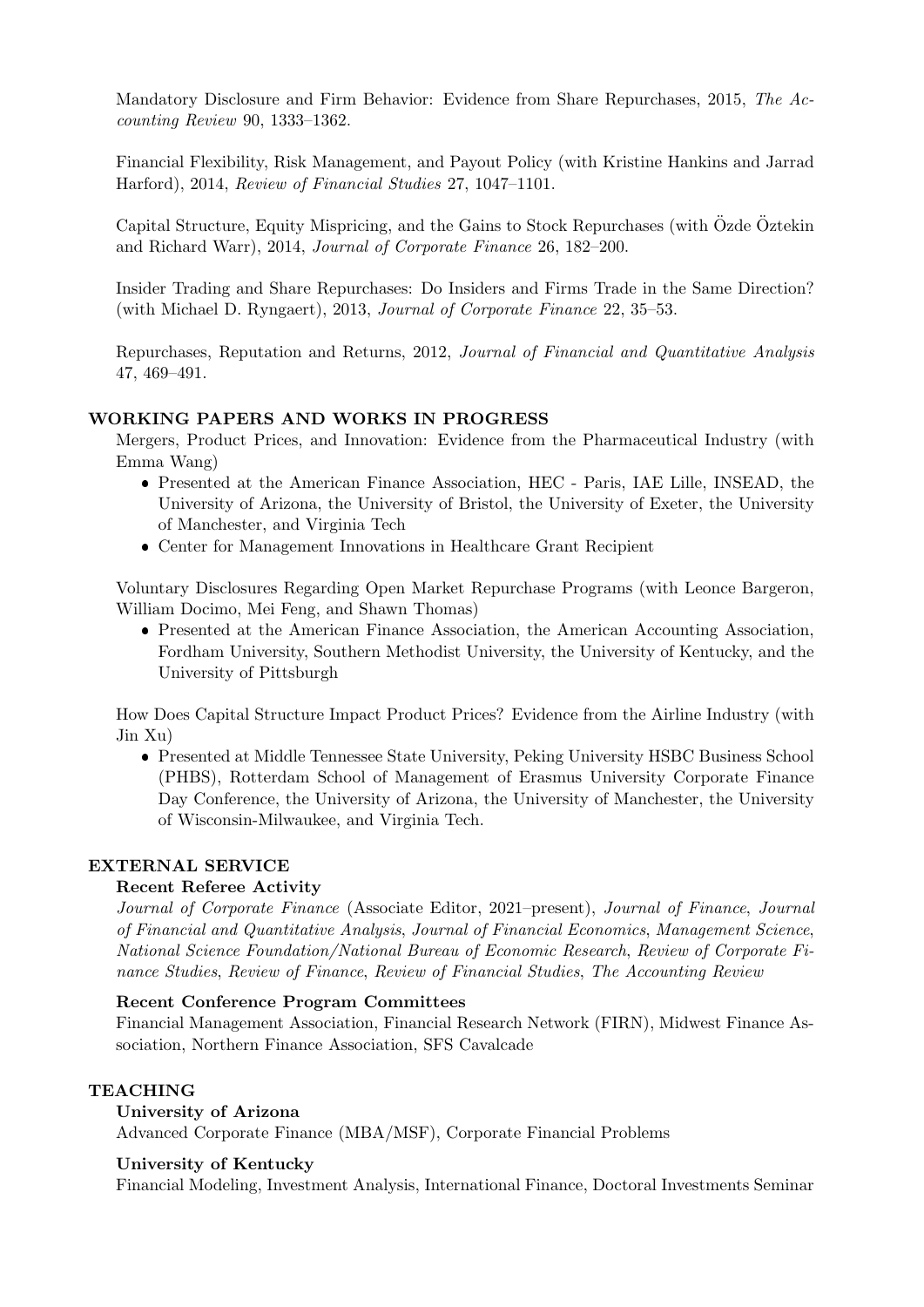University of Florida

Equity and Capital Markets

## MEDIA MENTIONS

Marketplace (National Public Radio): "Why Companies Repurchase Their Own Shares." (April 4, 2022).

The Washington Post: "Stock Buybacks and a Shaky Economy." (July 19, 2020).

The Washington Post: "The Stock Market's 'Fear Gauge' Hit its Highest Point Ever. Here's Why." (April 22, 2020).

Institutional Investor: "Stock Buybacks Prepare for the Bear Market" (October 9, 2015).

Bloomberg: "Apple Buyback Pay Most Ever as CEOs Spend \$211 Billion." (August 5, 2014). CFO Magazine: "Rethinking Buybacks" (July 24, 2014).

Institutional Investor: "A Tale of Two Stock Buybacks" (April 9, 2014).

The Globe and Mail: "Surge in U.S. Buybacks Signals Caution, But No Retreat" (March 26, 2014).

Reuters: Saft on Wealth "Apple and the Grim History of Buyback" (February 5, 2014).

Biz News: "Apple's Share Buy-back Plan Will Probably End in Disappointment" (February 5, 2014).

Abnormal Returns (February 1, 2014).

Wall Street Journal: Weekend Investor article "Leading Indicators" (September 7, 2013). Legg Mason Capital Management: "Share Repurchases from All Angles" (June 11, 2012). Investment Weekly News: "Corporate Finance" (November 9, 2013).

## SCHOLARLY PRESENTATIONS AND CONFERENCES

- 2022 IAE Lille University School Of Management; INSEAD; HEC Paris; University of Manchester; Financial Intermediation Research Society (Session Chair)
- 2021 Middle Tennessee State University (Invited Seminar); University of Wisconsin (Milwaukee) (Invited Seminar); Rotterdam School of Management of Erasmus University Corporate Finance Day Conference (Presenter)
- 2020 American Finance Association (Presenter); University of Manchester (Invited Seminar); SFS Cavalcade (Discussant); Arizona Junior Finance Conference (Discussant); Northern Finance Association (Discussant)
- 2019 Louisiana State University (Invited Seminar); University of Bristol (Invited Seminar); University of Exeter (Invited Seminar); Virginia Tech (Invited Seminar)
- 2018 American Finance Association (Presentation by coauthor); Eramus University Rotterdam Executive Compensation Conference (Presentation by coauthor); University of Kentucky Finance Conference (Session Chair)
- 2017 Arizona Junior Finance Conference (Presenter); Telfer Annual Conference on Accounting and Finance, University of Ottawa (Presenter & Discussant); University of Nebraska (Invited Seminar)
- 2016 American Finance Association (Presenter); Arizona Junior Finance Conference (Presenter); University of Oregon (Invited Seminar)
- 2015 Kentucky/Tennessee "Jim and Jack" Conference (Presentation by coauthor); Northern Finance Association (Presentation by coauthor)
- 2014 Financial Intermediation Research Society (Presenter); Financial Management Association (Discussant); University of South Carolina (Invited Seminar); Washington University Corporate Finance Conference, Early Ideas (Presenter)
- 2013 Mid–Atlantic Research Conference, Villanova (Presenter); Paul Woolley Conference, University of Technology Sydney (Presenter); American Finance Association (Presentation by coauthor)
- 2012 Financial Management Association (Presenter & Discussant)